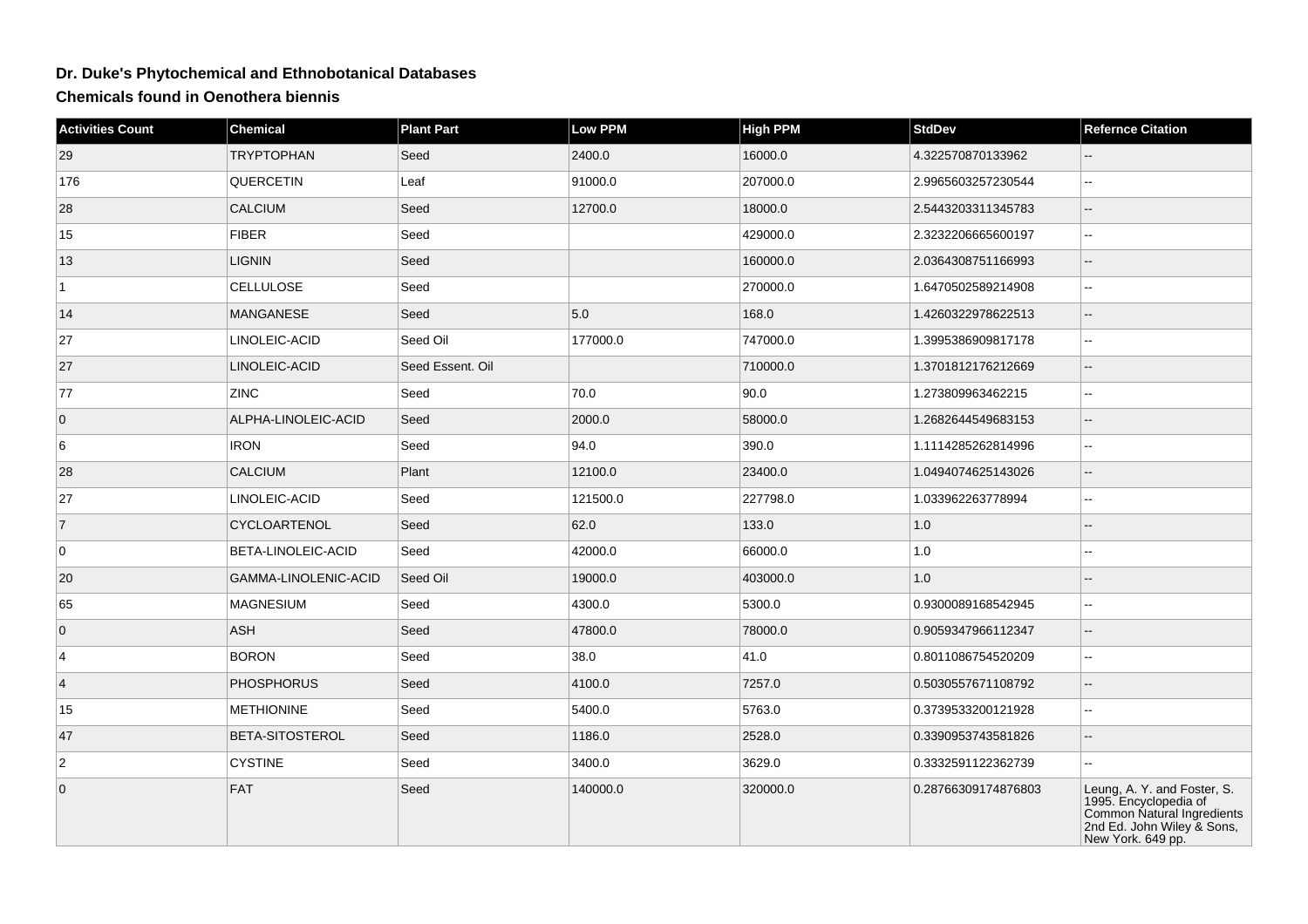| <b>Activities Count</b> | <b>Chemical</b>      | <b>Plant Part</b> | <b>Low PPM</b> | <b>High PPM</b> | <b>StdDev</b>         | <b>Refernce Citation</b> |
|-------------------------|----------------------|-------------------|----------------|-----------------|-----------------------|--------------------------|
| 15                      | <b>FIBER</b>         | Plant             | 156000.0       | 234000.0        | 0.08275837533773212   | $\overline{a}$           |
| $\vert$ 4               | <b>PHOSPHORUS</b>    | Plant             | 1700.0         | 3700.0          | 0.05350457708670144   | $\mathbf{u}$             |
| 12                      | <b>GLYCINE</b>       | Seed              | 10500.0        | 11206.0         | 0.03669673170359155   | $\overline{\phantom{a}}$ |
| $\overline{0}$          | <b>PROTEIN</b>       | Plant             | 150000.0       | 176054.0        | 0.021215692220184674  |                          |
| 20                      | GAMMA-LINOLENIC-ACID | Seed              | 4860.0         | 48600.0         | 0.014450187219169939  |                          |
| $\overline{0}$          | <b>CARBOHYDRATES</b> | Plant             | 460000.0       | 671000.0        | -0.00899460548785233  | $\overline{\phantom{a}}$ |
| 13                      | PALMITIC-ACID        | Seed              | 7500.0         | 31590.0         | -0.047796848868014136 | $\sim$                   |
| $\overline{0}$          | <b>FAT</b>           | Plant             | 23000.0        | 43000.0         | -0.12766435472464482  | $\overline{\phantom{a}}$ |
| 12                      | <b>COPPER</b>        | Seed              | 11.0           | 13.0            | -0.1645816165812568   | $\overline{\phantom{a}}$ |
| $\vert$ 2               | CAMPESTEROL          | Seed              | 103.0          | 220.0           | -0.16771024103568802  | $\overline{\phantom{a}}$ |
| 8                       | <b>STEARIC-ACID</b>  | Seed              | 1875.0         | 12150.0         | -0.30177629804017425  | $\overline{a}$           |
| $\mathbf{1}$            | <b>SERINE</b>        | Seed              | 8300.0         | 8858.0          | -0.3289312266750426   | $\overline{\phantom{a}}$ |
| 14                      | ARGININE             | Seed              | 14100.0        | 15048.0         | -0.40617714791759757  | $\sim$                   |
| 32                      | ALPHA-TOCOPHEROL     | Seed              | 11.0           | 100.0           | -0.41334192628374605  | $\overline{\phantom{a}}$ |
| 3                       | VALINE               | Seed              | 5200.0         | 8645.0          | -0.4146219429330241   | $\overline{\phantom{a}}$ |
| $\vert$ 1               | SODIUM               | Seed              |                | 180.0           | -0.4299811461795394   |                          |
| 14                      | <b>POTASSIUM</b>     | Seed              | 4600.0         | 7577.0          | -0.43910673764444386  | $\sim$                   |
| $\overline{7}$          | PHENYLALANINE        | Seed              | 6900.0         | 7364.0          | -0.49873991542959556  | $\overline{\phantom{a}}$ |
| $\overline{0}$          | <b>WATER</b>         | Seed              | 63000.0        | 83000.0         | -0.5549177601154011   | $\mathbf{u}$             |
| 14                      | GAMMA-TOCOPHEROL     | Seed              | 28.0           | 200.0           | -0.5678069938930681   | $\overline{\phantom{a}}$ |
| 18                      | OLEIC-ACID           | Seed              | 15000.0        | 50000.0         | -0.5680708540773698   | $\overline{a}$           |
| $\overline{8}$          | <b>GLUTAMIC-ACID</b> | Seed              | 26300.0        | 28068.0         | -0.5757036221626196   |                          |
| $\overline{7}$          | <b>HISTIDINE</b>     | Seed              | 3700.0         | 3949.0          | -0.5782408006035382   | $\sim$                   |
| 3                       | <b>ISOLEUCINE</b>    | Seed              | 4100.0         | 5870.0          | -0.5897174494201396   | $\overline{\phantom{a}}$ |
| $\overline{2}$          | <b>LEUCINE</b>       | Seed              | 8700.0         | 10780.0         | -0.6031673733578486   | 44                       |
| 13                      | PALMITIC-ACID        | Seed Oil          | 17000.0        | 86000.0         | -0.6373307859084272   |                          |
| 18                      | OLEIC-ACID           | Seed Essent. Oil  |                | 120000.0        | -0.7071067811865472   |                          |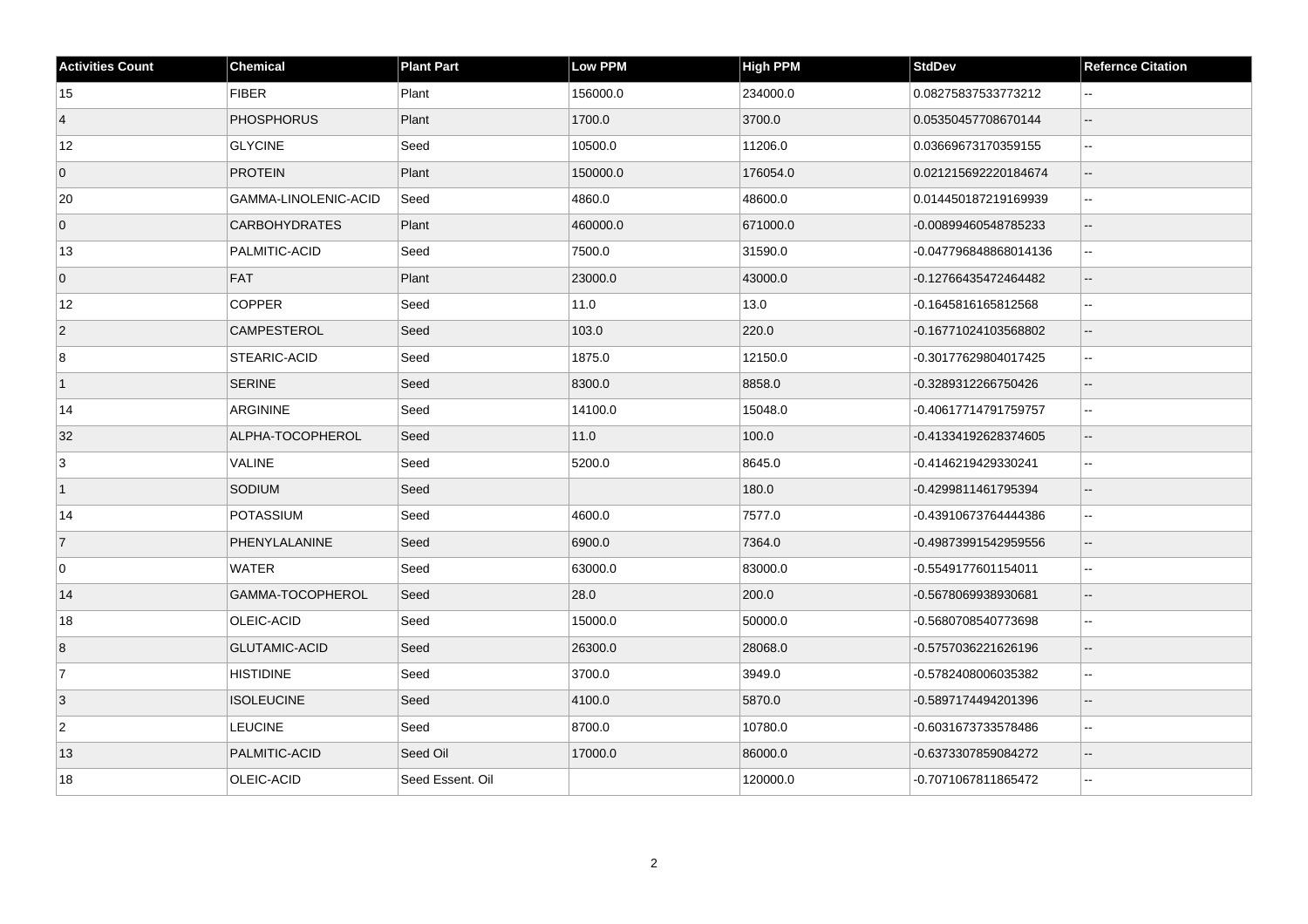| <b>Activities Count</b> | <b>Chemical</b>                           | <b>Plant Part</b> | <b>Low PPM</b> | High PPM | <b>StdDev</b>       | <b>Refernce Citation</b> |
|-------------------------|-------------------------------------------|-------------------|----------------|----------|---------------------|--------------------------|
| 65                      | <b>MAGNESIUM</b>                          | Herb              | 2700.0         | 3900.0   | -0.7287122016415516 | $\overline{\phantom{a}}$ |
| 8                       | STEARIC-ACID                              | Seed Oil          | 5000.0         | 19000.0  | -0.7851892549060089 | $\sim$                   |
| $\vert 4 \vert$         | <b>THREONINE</b>                          | Seed              | 3500.0         | 4600.0   | -0.7913084970371281 | $\overline{\phantom{a}}$ |
| 0                       | <b>FIXED-OIL</b>                          | Seed              |                | 140000.0 | -0.8071451166889622 | $\sim$                   |
| 3                       | ASPARTIC-ACID                             | Seed              | 11800.0        | 12593.0  | -0.8873978605966162 | $\mathbf{u}$             |
| 3                       | <b>ALANINE</b>                            | Seed              | 5500.0         | 5870.0   | -0.9111653402746318 | $\overline{a}$           |
| $\vert 8 \vert$         | <b>TYROSINE</b>                           | Seed              | 3400.0         | 3629.0   | -0.9525980773834556 | $-$                      |
| 0                       | <b>PROLINE</b>                            | Seed              | 5900.0         | 6297.0   | -0.9899306603474678 | $\overline{\phantom{a}}$ |
| 18                      | OLEIC-ACID                                | Seed Oil          | 22000.0        | 119000.0 | -1.0563882952435122 | $\sim$                   |
| 4                       | LYSINE                                    | Seed              | 3100.0         | 3842.0   | -1.1184020033617263 | $\overline{\phantom{a}}$ |
| $\overline{0}$          | <b>AMMONIA</b>                            | Seed              | 2300.0         | 2455.0   | -1.2854677571761999 | $\overline{\phantom{a}}$ |
| 14                      | <b>POTASSIUM</b>                          | Herb              | 12700.0        | 35100.0  | -1.338157399199988  | $\sim$                   |
| 20                      | GAMMA-LINOLENIC-ACID                      | Seed Essent. Oil  |                | 80000.0  | -1.3934660285832352 | $\overline{a}$           |
| $\overline{2}$          | <b>CAMPESTEROL</b>                        | Fruit             |                |          |                     | ä.                       |
| 6                       | <b>MYRISTIC-ACID</b>                      | Seed              |                |          |                     |                          |
| 12                      | <b>STIGMASTEROL</b>                       | Fruit             |                |          |                     |                          |
| $\overline{0}$          | <b>OENOTHERIN</b>                         | Plant             |                |          |                     |                          |
| 0                       | CIS-GAMMA-LINOLENIC-<br><b>ACID</b>       | Oil               |                | 90000.0  |                     |                          |
| $\vert$ 1               | OENOTHEIN-A                               | Leaf              |                | 1250.0   |                     |                          |
| 47                      | BETA-SITOSTEROL                           | Fruit             |                |          |                     |                          |
| $\overline{0}$          | 2-HYDROXY-4-<br>METHOXYBENZOIC-ACID       | Plant             |                |          |                     |                          |
| $\overline{0}$          | <b>OBTUSIFOLIOL</b>                       | Seed              | 26.0           | 56.0     |                     | $-$                      |
| 9                       | <b>BETA-AMYRIN</b>                        | Fruit             |                |          |                     |                          |
| 21                      | <b>LUPEOL</b>                             | Inflorescence     |                |          |                     | ٠.                       |
| 9                       | BETA-AMYRIN                               | Inflorescence     |                |          |                     |                          |
| 0                       | P-<br>HYDROXYPHENYLACETIC-<br><b>ACID</b> | Plant             |                |          |                     |                          |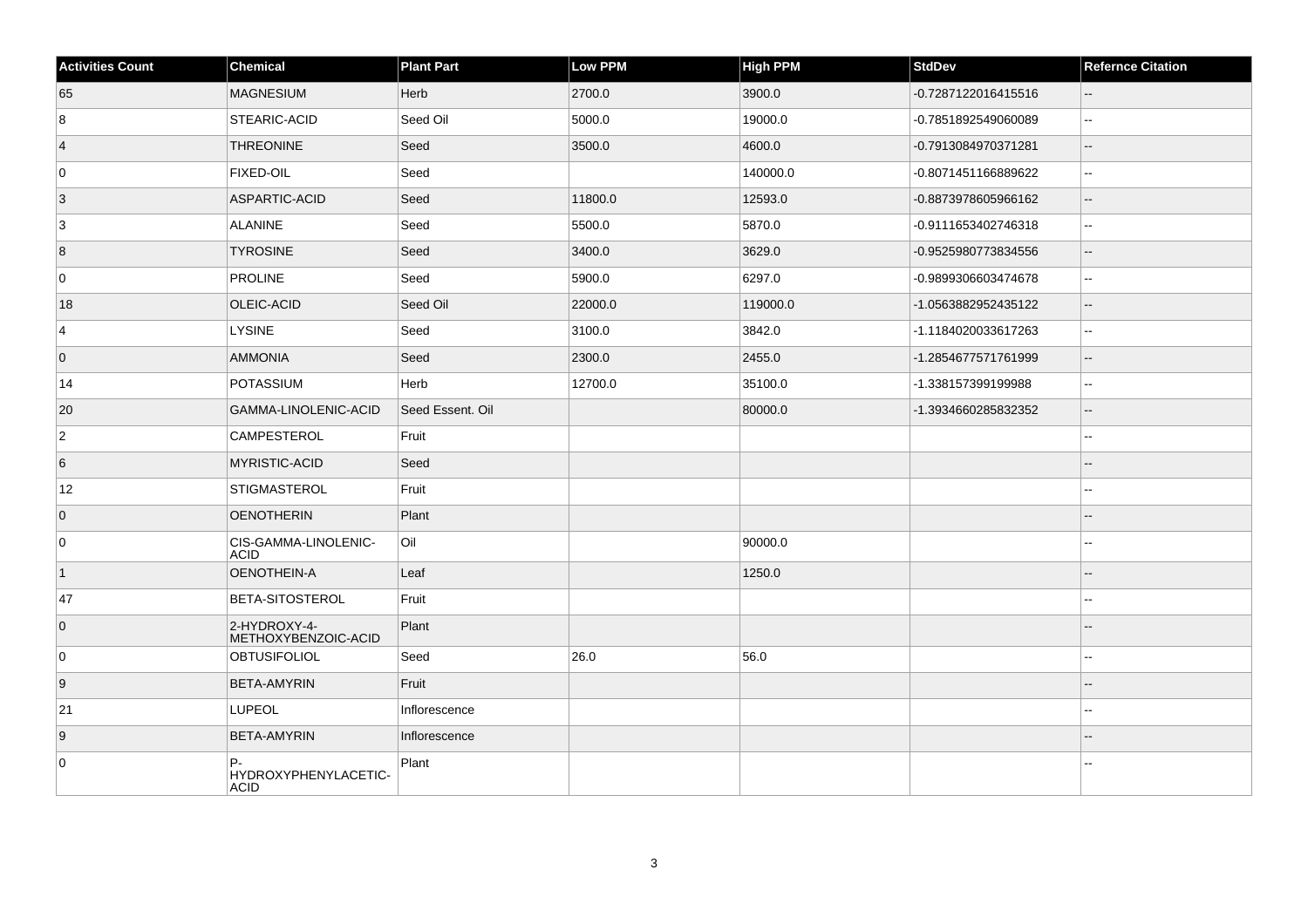| <b>Activities Count</b> | Chemical                             | <b>Plant Part</b> | Low PPM | <b>High PPM</b> | <b>StdDev</b> | <b>Refernce Citation</b>                                                                                                              |
|-------------------------|--------------------------------------|-------------------|---------|-----------------|---------------|---------------------------------------------------------------------------------------------------------------------------------------|
| 62                      | <b>GALLIC-ACID</b>                   | Leaf              |         |                 |               | $-$                                                                                                                                   |
| 47                      | <b>BETA-SITOSTEROL</b>               | Inflorescence     |         |                 |               | Щ,                                                                                                                                    |
| $\vert 4 \vert$         | O-COUMARIC-ACID                      | Plant             |         |                 |               |                                                                                                                                       |
| 0                       | <b>CITROSTADIENIOL</b>               | Seed              | 115.0   | 246.0           |               | --                                                                                                                                    |
| 21                      | <b>LUPEOL</b>                        | Fruit             |         |                 |               | $-$                                                                                                                                   |
| 13                      | P-HYDROXY-BENZOIC-<br><b>ACID</b>    | Plant             |         |                 |               | ц.                                                                                                                                    |
| 9                       | <b>BETA-AMYRIN</b>                   | Seed              | 47.0    | 100.0           |               |                                                                                                                                       |
| 0                       | AMINO-ACIDS                          | Seed              |         |                 |               |                                                                                                                                       |
| $\vert$ 2               | <b>PHYTOSTEROLS</b>                  | Plant             |         |                 |               |                                                                                                                                       |
| 0                       | DIHOMO-LINOLENIC-ACID                | Seed Oil          | 1000.0  | 3000.0          |               | н.                                                                                                                                    |
| 35                      | <b>TANNIN</b>                        | Herb              |         | 110000.0        |               | $-1$                                                                                                                                  |
| $\overline{2}$          | NEO-CHLOROGENIC-ACID                 | Leaf              |         |                 |               |                                                                                                                                       |
| $\vert$ 2               | <b>TARAXASTEROL</b>                  | Leaf              |         |                 |               |                                                                                                                                       |
| 0                       | CIS-6,9,12-<br>OCTADECATRIENOIC-ACID | Plant             |         |                 |               | J.S. Glasby Dict.Pls<br>Containing 2ndary<br>Metabolite. 1991.                                                                        |
| 5                       | <b>STARCH</b>                        | Seed              |         |                 |               |                                                                                                                                       |
| 75                      | <b>KAEMPFEROL</b>                    | Leaf              |         |                 |               | ÷÷.                                                                                                                                   |
| $\overline{0}$          | CIS-LINOLEIC-ACID                    | Seed              | 70000.0 | 98000.0         |               | Leung, A. Y. and Foster, S.<br>1995. Encyclopedia of<br>Common Natural Ingredients<br>2nd Ed. John Wiley & Sons,<br>New York. 649 pp. |
| 10                      | ALPHA-AMYRIN                         | Inflorescence     |         |                 |               | шш.                                                                                                                                   |
| 15                      | ALPHA-LINOLENIC-ACID                 | Leaf              |         |                 |               |                                                                                                                                       |
| 3                       | <b>MUCILAGE</b>                      | Plant             |         |                 |               | L.                                                                                                                                    |
| 6                       | SYRINGIC-ACID                        | Plant             |         |                 |               |                                                                                                                                       |
| 0                       | CIS-GAMMA-LINOLEIC-<br><b>ACID</b>   | Seed              | 9800.0  | 14000.0         |               | Leung, A. Y. and Foster, S.<br>1995. Encyclopedia of<br>Common Natural Ingredients<br>2nd Ed. John Wiley & Sons,<br>New York. 649 pp. |
| $\overline{0}$          | PHYTOSTEROL                          | Plant             |         |                 |               | $-$                                                                                                                                   |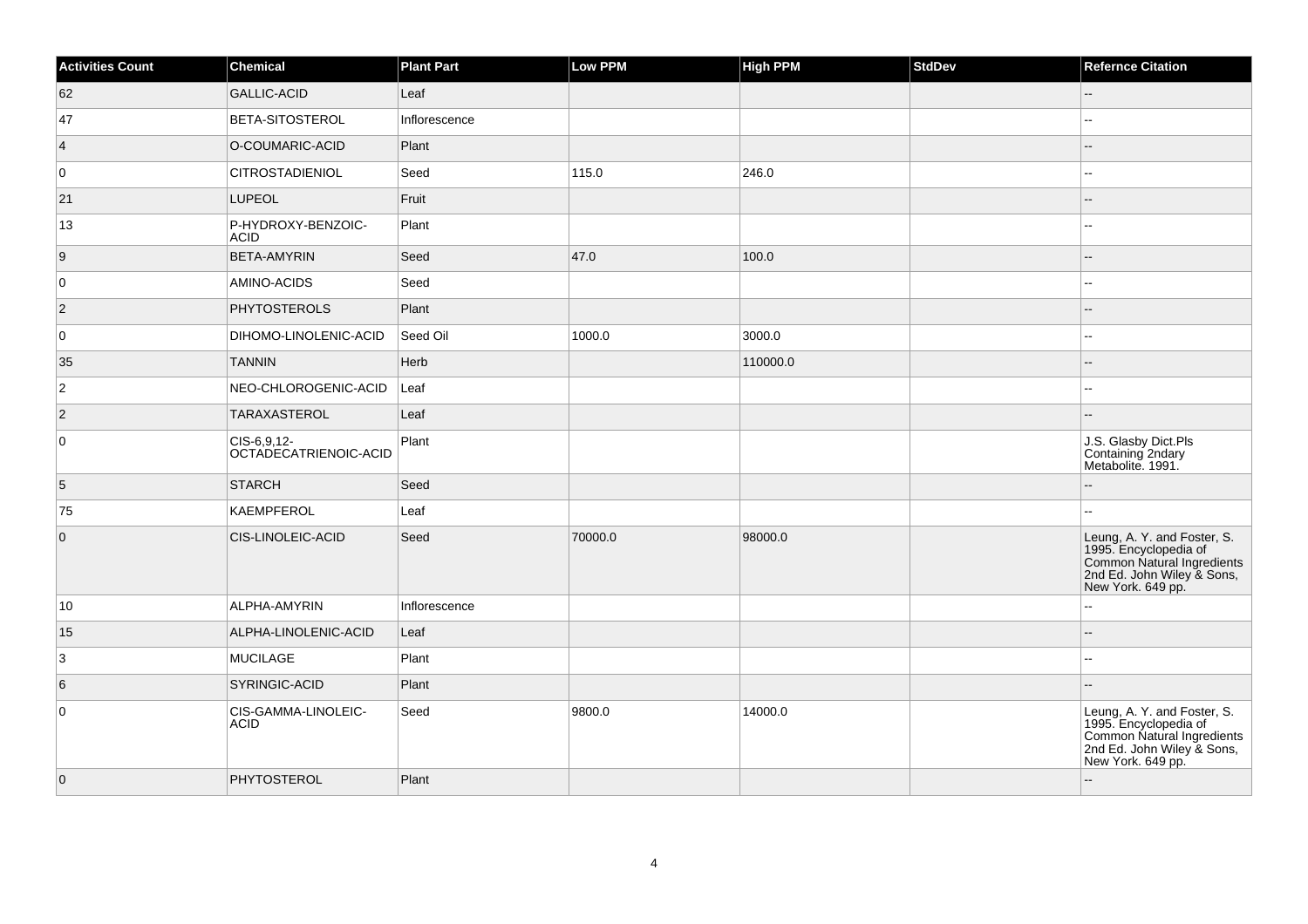| <b>Activities Count</b> | Chemical                          | <b>Plant Part</b> | Low PPM  | <b>High PPM</b> | StdDev | <b>Refernce Citation</b> |
|-------------------------|-----------------------------------|-------------------|----------|-----------------|--------|--------------------------|
| 15                      | ALPHA-LINOLENIC-ACID              | Seed              |          |                 |        | $\overline{\phantom{a}}$ |
| $\overline{0}$          | METHYLENE-<br><b>CYCLOARTENOL</b> | Seed              | 20.0     | 42.0            |        | $-$                      |
| 34                      | SALICYLIC-ACID                    | Plant             |          |                 |        | $\overline{a}$           |
| 8                       | <b>GENTISIC-ACID</b>              | Plant             |          |                 |        | $-$                      |
| 0                       | PHLOBAPHENE                       | Plant             |          |                 |        | $\overline{a}$           |
| $\overline{0}$          | LINOLENIC-ACID                    | Seed Oil          |          |                 |        |                          |
| 0                       | O-VANILLIC-ACID                   | Plant             |          |                 |        | $\sim$                   |
| $\overline{0}$          | <b>RESIN</b>                      | Plant             |          |                 |        |                          |
| 61                      | <b>FERULIC-ACID</b>               | Plant             |          |                 |        | $\overline{\phantom{a}}$ |
| 62                      | <b>GALLIC-ACID</b>                | Plant             |          |                 |        | $-$                      |
| 51                      | <b>ELLAGIC-ACID</b>               | Leaf              |          |                 |        | --                       |
| $\overline{0}$          | CIS-LINOLEIC-ACID                 | Oil               |          | 700000.0        |        | --                       |
| 0                       | GAMMA-RESORCYLIC-<br><b>ACID</b>  | Plant             |          |                 |        | ۵.                       |
| $\overline{0}$          | <b>GRAMISTEROL</b>                | Seed              | 36.0     | 77.0            |        |                          |
| $ 2\rangle$             | <b>ERUCIC-ACID</b>                | Seed              |          |                 |        | $\overline{\phantom{a}}$ |
| $\overline{2}$          | DIGALLIC-ACID                     | Leaf              |          |                 |        |                          |
| $ 2\rangle$             | PALMITOLEIC-ACID                  | Seed Oil          |          |                 |        | Щ,                       |
| $\overline{0}$          | <b>FATTY-ACIDS</b>                | Seed              |          |                 |        |                          |
| 0                       | PYROCATECHUIC-ACID                | Plant             |          |                 |        | ۵.                       |
| 176                     | <b>QUERCETIN</b>                  | Herb              |          |                 |        |                          |
| $ 2\rangle$             | <b>TARAXASTEROL</b>               | Inflorescence     |          |                 |        | $\overline{\phantom{a}}$ |
| 25                      | P-COUMARIC-ACID                   | Leaf              |          |                 |        | $\overline{a}$           |
| 9                       | DELPHINIDIN                       | Leaf              |          |                 |        |                          |
| 102                     | CAFFEIC-ACID                      | Leaf              |          |                 |        |                          |
| $ 2\rangle$             | <b>CAMPESTEROL</b>                | Inflorescence     |          |                 |        | $-1$                     |
| 43                      | PROTOCATECHUIC-ACID               | Plant             |          |                 |        |                          |
| 0                       | <b>PROTEIN</b>                    | Cf                | 150000.0 | 176054.0        |        | --                       |